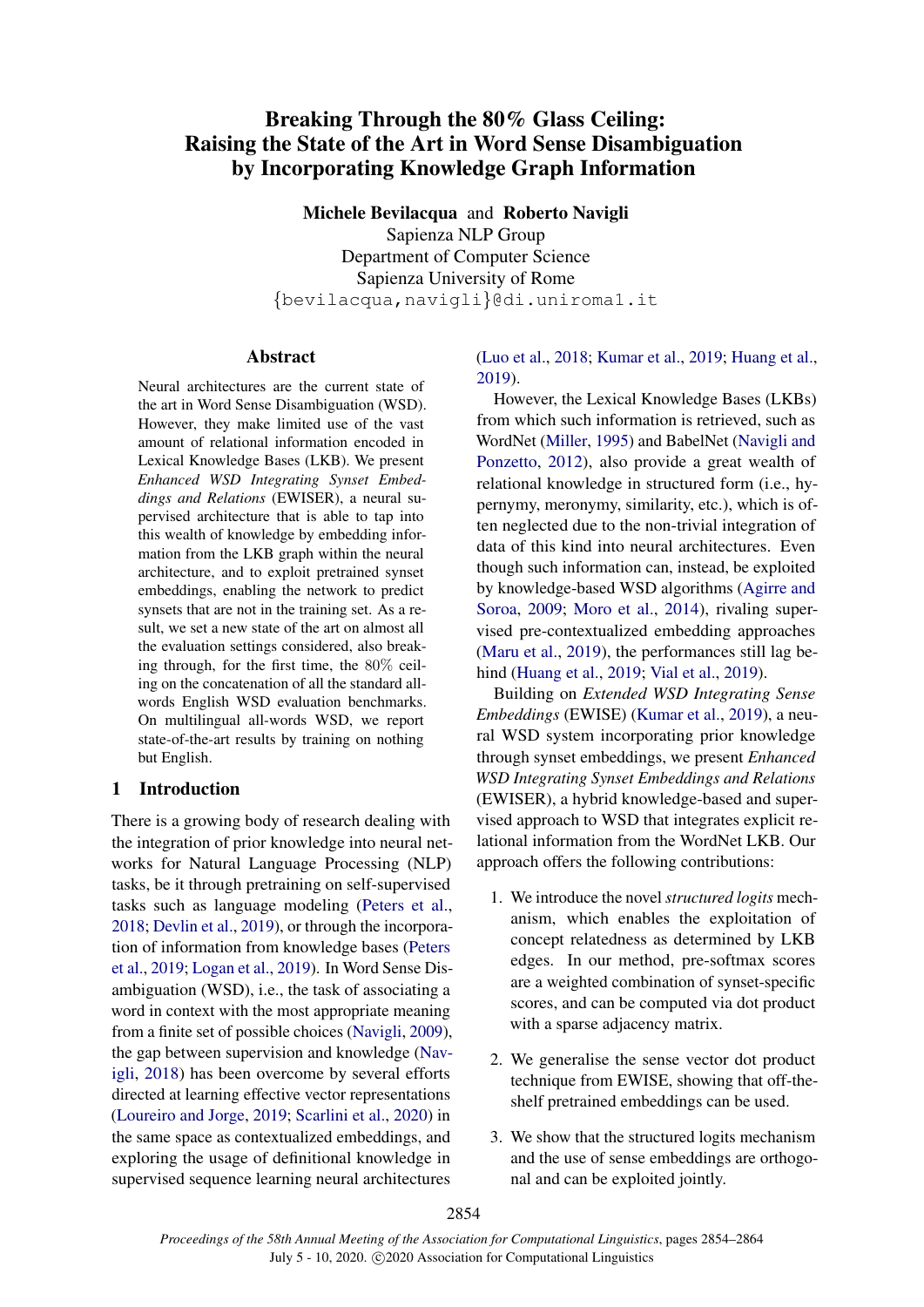Our approach is simple and extensible, does not require fine tuning of contextualized embeddings, and has a very modest parameter budget apart from synset embeddings. EWISER achieves a new state of the art in all-words English WSD. Moreover, we obtain state-of-the-art performances on the crosslingual all-words WSD evaluation, without using non-English training data.

### 2 Related Work

Supervised WSD Supervised systems have to rely on expensive hand-labeled data to achieve good results [\(Pasini,](#page-10-8) [2020\)](#page-10-8). The best approaches currently rely on neural networks. The model presented by [Raganato et al.](#page-10-9) [\(2017\)](#page-10-9) formulates the task as a token classification problem, with an LSTM with attention classifier producing a probability distribution over both words and senses. Subsequent work has shown that better results can be obtained by only having scores for senses or synsets [\(Vial et al.,](#page-10-7) [2019\)](#page-10-7). Shallower, simpler networks can achieve even better performances [\(Uslu et al.,](#page-10-10) [2018\)](#page-10-10).

Contextualized vectors can be exploited in token tagging architectures [\(Vial et al.,](#page-10-7) [2019;](#page-10-7) [Bevilacqua](#page-9-9) [and Navigli,](#page-9-9) [2019;](#page-9-9) [Hadiwinoto et al.,](#page-9-10) [2019\)](#page-9-10). However, purely supervised systems are dependent on the data they are trained on, therefore when some sense is underrepresented in the training corpus it is not easy for them to predict it.

LKBs in Supervised WSD More closely related to the core of our contribution, LKB information, such as natural language definitions of word meaning, can be exploited in neural token tagging architectures. For example, in GlossBERT [\(Huang](#page-9-5) [et al.,](#page-9-5) [2019\)](#page-9-5) a pretrained BERT encoder is fed both the context sentence and the gloss, and is trained to predict whether the gloss correctly describes the use of the target word. Successful results have been obtained by encoding glosses in dense vectors [\(Luo](#page-9-3) [et al.,](#page-9-3) [2018\)](#page-9-3).

In EWISE [\(Kumar et al.,](#page-9-4) [2019\)](#page-9-4), WSD is performed in a two-step process: first, gloss embeddings are produced through a training procedure that also takes into account the WordNet's graph structure; then, the gloss embeddings are scored via dot product with a contextual vector computed with an LSTM model, which is trained through regular categorical cross-entropy. Our work builds on top of EWISE in that it generalizes its sense vector dot product approach, but features a novel

mechanism that injects relational knowledge into the architecture through a simple additional sparse dot product operation. Moreover, we show that better performances can be obtained by training the output embedding matrix, and that different sense/synset vectors can be used to initialize the output embeddings.

Note that our approach is different from that of [Vial et al.](#page-10-7) [\(2019\)](#page-10-7), in that we do not conflate senses together through the use of WordNet hypernymy; rather, we mantain all the original meaning distinctions, and exploit the logit scores over the full vocabulary in a second, distinct step.

# 3 EWISER: Neural WSD with More Prior Knowledge

### 3.1 WSD as a classification problem

WSD can be treated as a simple token classification problem, similar to POS tagging or Named Entity Recognition. As such, abstracting away from all the intricacies of any particular supervised model, we need to produce a vector representation  $\mathbf{h} \in \mathbb{R}^d$ of a target word in a given context, and use it to yield a probability distribution over all its possible labels, i.e., its senses or synsets. The simplest way to do this is to learn a weight matrix  $O \in \mathbb{R}^{d \times |\mathcal{V}|}$ , where  $V$  is the output vocabulary<sup>[1](#page-1-0)</sup>, and compute a vector of unnormalized scores z as the product of  $h<sup>T</sup>$  and O. Having multiple instances to classify packed into the matrix  $H$ , we can compute all the scores at the same time by a single dot product followed by a sum over columns with a bias vector:

$$
Z = HO + \mathbf{b} \tag{1}
$$

<span id="page-1-1"></span>Finally, Z is transformed into a probability distribution through a standard softmax activation function. Typically, O is randomly initialized, and just trained end-to-end with the rest of the architecture [\(Raganato et al.,](#page-10-9) [2017;](#page-10-9) [Vial et al.,](#page-10-7) [2019;](#page-10-7) [Bevilac](#page-9-9)[qua and Navigli,](#page-9-9) [2019\)](#page-9-9). During training the categorical cross-entropy loss is computed for each instance  $Z_i$ . At inference time, the model predicts the synset  $\hat{s}$  with the highest probability among the set  $S(w_i) \subset V$  of possible synsets for word  $w_i$ :

$$
\hat{s}_i = \underset{s \in S(w_i)}{\operatorname{argmax}} Z_{i,s} \tag{2}
$$

where, for each  $w_i$ ,  $S(w_i)$  depends on both the lemma and its part-of-speech, and is determined by the WordNet inventory.

<span id="page-1-0"></span><sup>&</sup>lt;sup>1</sup>We use synsets as output vocabulary.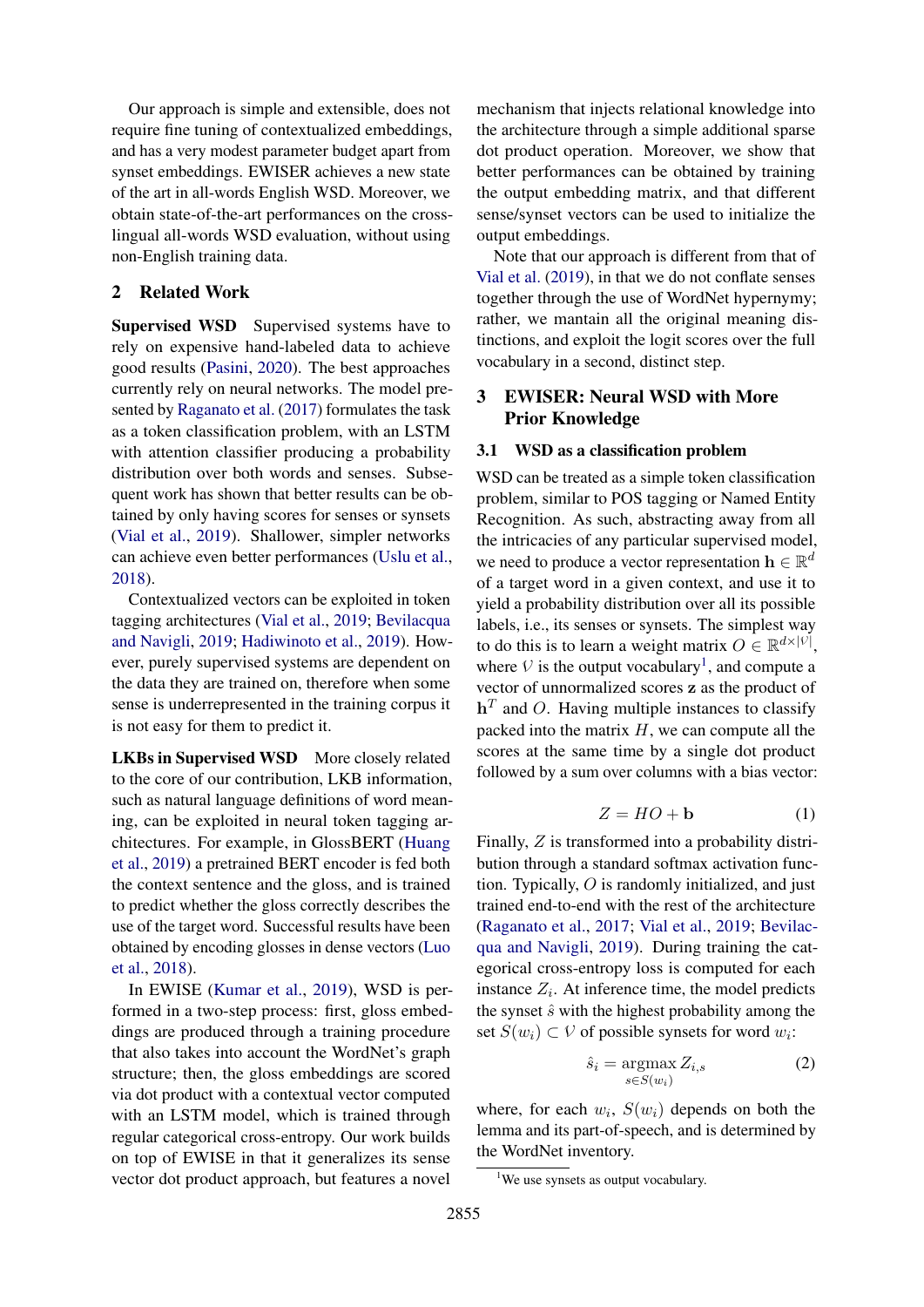#### <span id="page-2-2"></span>3.2 Neural WSD Architecture

We now describe a simple neural WSD architecture to be used as the core on top of which we will integrate the EWISER additions. For each word to disambiguate, our network takes as input the sum of the outputs of the last 4 layers of BERT Large (cased) and uses a 2-layer feedforward to compute the logit scores Z:

$$
B = B_{-4} + B_{-3} + B_{-2} + B_{-1}
$$
  
\n
$$
H_0 = \text{BatchNorm}(B)
$$
  
\n
$$
H_1 = \text{swish}(H_0W + \mathbf{b})
$$
  
\n
$$
Z = H_1O
$$
\n(3)

where W, b are parameters of the models, and  $B_{-4}$  to  $B_{-1}$  are BERT hidden states<sup>[2](#page-2-0)</sup>. We employ the swish activation function [\(Ramachandran et al.,](#page-10-11) [2018\)](#page-10-11), which has shown very promising results in NLP [\(Eger et al.,](#page-9-11) [2018\)](#page-9-11).

Note that, while our architecture is very simple, it would be straightforward to incorporate powerful additions such as a sequence encoder – like an LSTM or a Transformer [\(Vaswani et al.,](#page-10-12) [2017\)](#page-10-12) classifier. While this might indeed produce better performances, improvements of this kind are not directly pertinent to our contribution.

#### 3.3 Structured Logits

The matrix multiplication in Equation [1](#page-1-1) is wasteful during both training and inference, as it produces scores over the entire vocabulary  $V$ , even though the number of possible synsets is much smaller than the cardinality of  $V$ . Since the model is equally penalized by the cross-entropy loss when it gives a high score to a synset either related or unrelated to the correct one, there is little incentive to learn similar vectors for related synsets. Moreover, computing logits over the whole vocabulary does not bring any benefit in inference, as each score is computed independently, without taking into account connections between output classes.

We address this issue by devising an architecture, i.e., EWISER, that can inject into the network relatedness knowledge as encoded in an arbitrary graph, and use it in training as well as in inference.

#### 3.3.1 Synset Graph in EWISER

As LKBs are structured into graphs, we want to be able to exploit, when computing the probability

distribution vector over  $V$  for a target word, the explicit information of an arbitrary weighted graph  $G = \langle V, E, w \rangle$ , where  $w : E \to \mathbb{R}$ , and the vertices  $V = V - i.e.,$  the nodes are synsets. Instead of using the vector z for prediction, we compute another vector q where for each component, i.e.. for each synset s, the score synset  $q_s$  is a function of both the "hidden" score  $z_s$  for s, and the hidden scores  $z_{s'}$  for all synsets  $s'$  such that there is an edge  $\langle s', s \rangle \in E$ . In order to do this, we calculate  $\mathbf{q}_s$  as  $\mathbf{z}_s$  plus the sum of the products of  $\mathbf{z}'_s$  and the weight of the edge  $\langle s', s \rangle$ .

$$
\mathbf{q}_s = \mathbf{z}_s + \sum_{s' \in V | \langle s', s \rangle \in E} w(\langle s', s \rangle) \cdot \mathbf{z}_{s'} \quad (4)
$$

As a result,  $q_s$  is a weighted combination of the scores for all the output vocabulary. In Figure [1](#page-3-0) we show this process visually.

#### <span id="page-2-3"></span>3.3.2 Computing Q

The most natural way to encode the graph  $G$  is with the adjacency matrix A, in which  $A_{s_1s_2}$  =  $w(\langle s_1, s_2 \rangle)$ . If  $A_{s_1 s_2} = 0$  there is no edge between the two synsets. The new logits matrix  $Q$  can be obtained efficiently by simply computing the dot product between the hidden logits  $Z$  and the transposed adjacency matrix  $A<sup>T</sup>$ , summing Z to the results.

$$
Z = HO + \mathbf{b}
$$
  
 
$$
Q = ZA^{T} + Z
$$
 (5)

Finally, we apply the softmax function to  $Q$  to get the probabilities.

### <span id="page-2-4"></span>3.3.3 The matrix A

In our case, we build the graph and adjacency matrix A from the relations between synsets or senses in WordNet. As WordNet relations are not weighted, for every synset s we set  $A_{s',s}$  to  $1/N$ , where  $N$  is the number of incoming connections. In this way we avoid imbalanced predictions towards synsets with more incoming connections.

We experiment with including different relations in A. Our base configuration includes *similarity*, *verb group*, and *derivationally related*[3](#page-2-1) edges. As for *hypernymy* and its inverse, *hyponymy*, we experiment with different possible ways of including them in  $A$ : (i) including only hypernymy (**hyper**); (ii) only hyponymy (hypo); (iii) both hypernymy

<span id="page-2-0"></span><sup>&</sup>lt;sup>2</sup>If a token consists of more than one subword, we average its subword representations.

<span id="page-2-1"></span><sup>3</sup>We connect two synsets with a *derivationally related* edge if at least one pair of senses therein is connected via a *derivationally related* edge.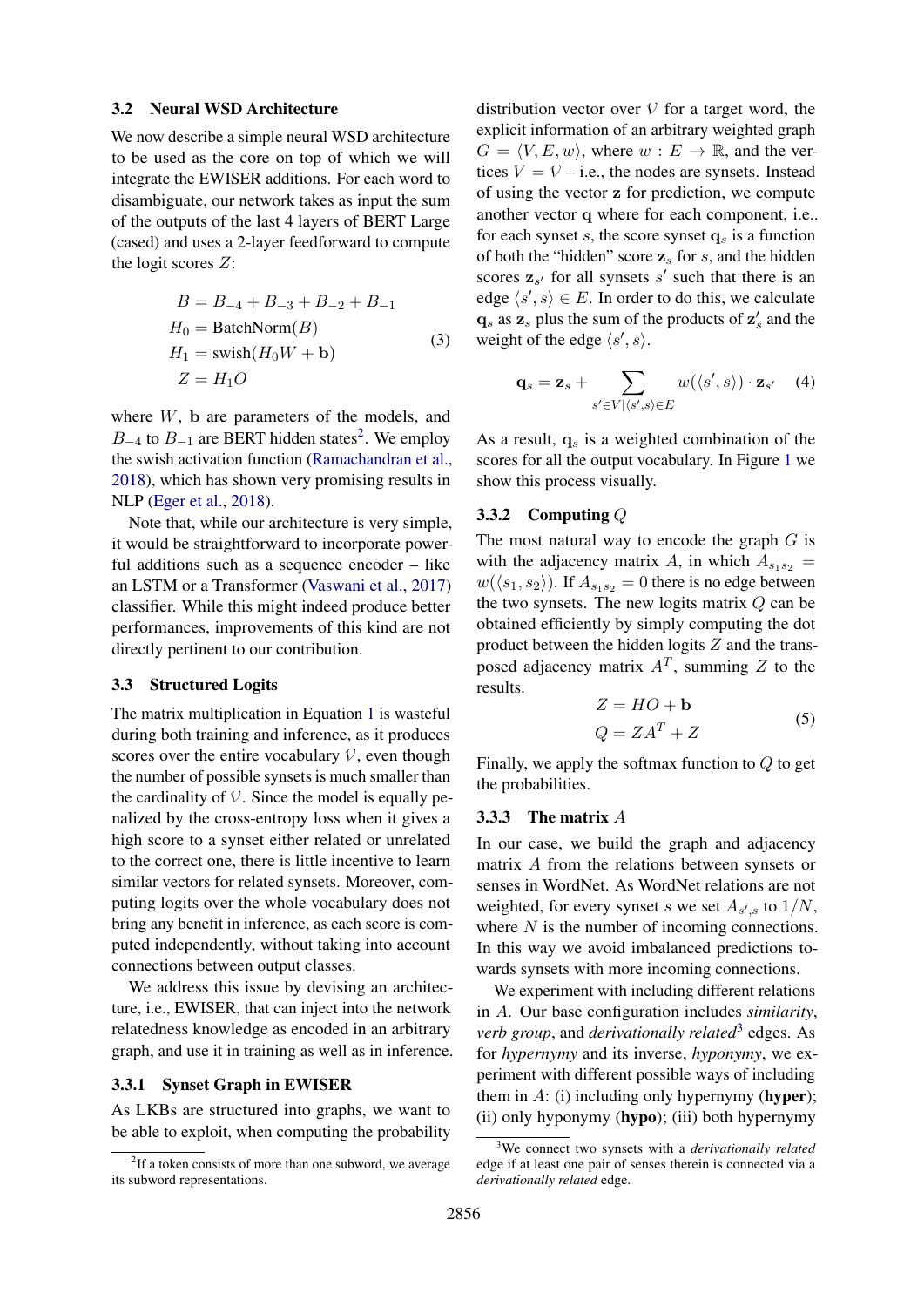<span id="page-3-0"></span>

Figure 1: The structured logits mechanism in EWISER. The example input is the sentence "The *root* of 4 is 2." Scores for a selection of synsets representing possible senses of *root* are shown. Going from left to right, the "hidden" logits (z) of related synsets are multiplied by the edge weights, summed together, and then added to the "hidden" logits of the related synsets, resulting in the "final" logits (q).

and hyponymy (hyper+hypo); (iv) the transitive closure over hypernymy (the set of relations that are obtained by following hypernymy paths) (hyper\*); (v) the transitive closure over hypernymy and hyponymy (hyper+hypo\*);

Informally, hypernymy and hyponymy correspond to different kinds of reasoning, which might be characterized as, respectively, *inductive* ("if it is an electronic device, then it might be a mouse") and *deductive* ("if it is a mouse, then it is an electronic device"). The closures are a way to flatten the hierarchy, thus enabling multi-hop reasoning by making the  $q_s$  score dependent on the z scores for synsets whose path distance to s is greater than 1 in the original graph.

Fine-tuning the adjacency matrix If weights in A are frozen, every connected synset gives an equal contribution to the final score  $q_s$ . However, it is also reasonable to assume that not all synsets are equally relevant. For example, the score for *inanimate object* should be less relevant than that for *device* for predicting the hardware meaning of *mouse*. Thus, we experiment on fine-tuning  $A$  by only updating non-zero weights.

#### 3.4 Output Layer Weights

While  $O$  can be seen as just the final linear map in the network, it is also reasonable to think about it as a counterpart of an embedding matrix. Whereas in the intermediate layers of the neural network there is no one-to-one mapping between values of the matrix and input or output classes, in  $O$  there is a distinct column for each of the elements in  $V$ . As a matter of fact, the logit of synset  $s$  ( $\mathbf{z}_s$ ) is just the scalar product between h and  $O_s^T$ , i.e., the column in  $O$  associated with  $s$ . So, just as with word embeddings, O can be seen as a collection for vector representations that have one-to-one mappings to output classes. Thus, it is possible to use synset embeddings to provide a better initialization for O than random. This idea has already been exploited by EWISE [\(Kumar et al.,](#page-9-4) [2019\)](#page-9-4), in which logit scores over  $V$  are computed by dot product between the hidden vector h and the gloss embedding vector  $\mathbf{g}^{(\mathbf{s})}$  as follows:

$$
\mathbf{z}_s = \mathbf{h}^T \mathbf{g}^{(\mathbf{s})} + \mathbf{b}^T \mathbf{g}^{(\mathbf{s})} \tag{6}
$$

where b is a learned bias vector. Note that if we pack the synset gloss vector  $\mathbf{g}^{(\mathbf{s})}$  for every  $s \in V$ into the O matrix, this looks almost identical to the canonical linear layer in Eq. [1,](#page-1-1) with the only difference being the fact that the bias is now the result of the dot product between b and O, rather than being directly parametrized as a vector  $\in \mathbb{R}^{|\mathcal{V}|}$ .

# 3.4.1 Weight Training vs. Freezing vs. Thawing

In EWISE, the sense embeddings are learned independently from the WSD system and kept frozen during training. It is worth exploring whether better results can be achieved by allowing further refining of the weights during training. We expect initialization and freezing (which we refer to as, respectively, O-init and O-freeze) to have different effects depending on whether the gold synset is found in the training set. If weights are initialized and then up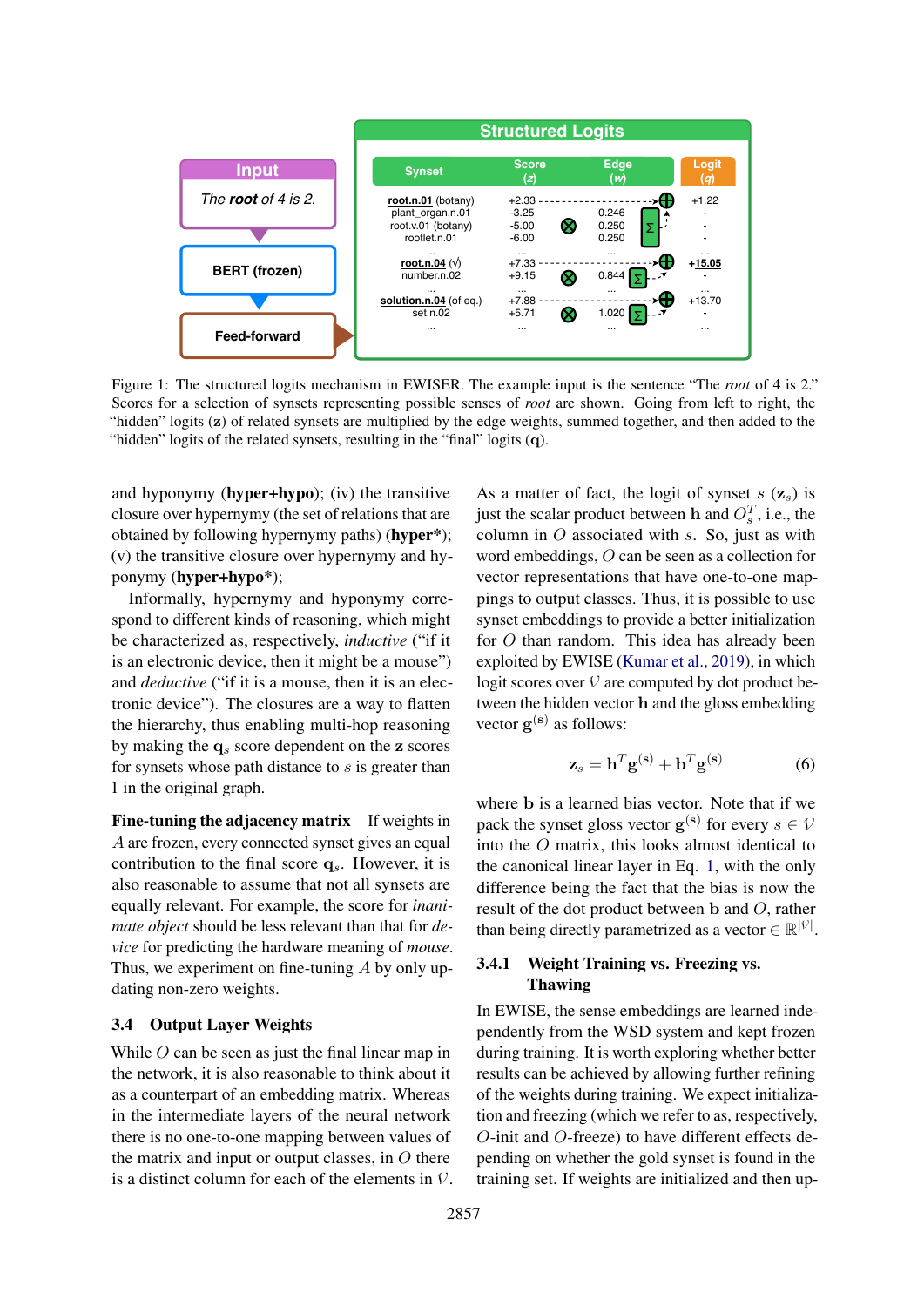dated during training, the columns in O corresponding to unattested synsets will only receive a "negative" signal from the cross-entropy loss; conversely, attested synsets can be further refined and predicted more accurately. If weights are frozen, the architecture will have to accommodate to the pretrained synset representations, meaning that, especially if there is no learned bias, it will be easier to predict unseen classes. No fine-tuning may, however, result in diminished performance, as the pre-trained synset representations are not tailored to WSD. An additional possibility to achieve better transfer between the information in the embeddings and the WSD system is to use a freeze-then-thaw scheme, similar to the chain-thaw method of [Howard and](#page-9-12) [Ruder](#page-9-12) [\(2018\)](#page-9-12). The approach entails training an O-freeze model, restoring the best checkpoint, and then doing further training with  $O$  "thawed", i.e., with trainable weights.

# 4 Experiments

We assess the performance of EWISER in allwords English WSD, against both a simple but competitive baseline, i.e., the simple feedforward network taking BERT hidden states as input described in Section [3.2,](#page-2-2) and state-of-art approaches. We first experiment separately on the integration of explicit relational information through structured logits (Section [4.1\)](#page-4-0), and the integration of synset embeddings through the initialization of  $O$  (Section [4.2\)](#page-5-0). Then, building on the results of these experiments, we evaluate the full EWISER architecture (Section [4.3\)](#page-6-0). Finally, we assess our approach on cross-lingual WSD (Section [4.4\)](#page-7-0), training on English and evaluating on French, German, Italian and Spanish.

# <span id="page-4-0"></span>4.1 Structured Logits

As explained in Section [3.3.2,](#page-2-3) in EWISER, relational knowledge is integrated through a dot product between the logits matrix  $Z$  and the transposed adjacency matrix  $A<sup>T</sup>$ . We perform experiments with different configurations that vary according to which edges are included in A.

# 4.1.1 Setting

We experiment with the edge sets which are listed in Section [3.3.3.](#page-2-4) For each configuration we evaluate two different training runs, one in which A is frozen  $(A$ -freeze), and the other where edge weights are trained  $(A$ -train). We contrast the per-

<span id="page-4-1"></span>

| Model Arch.     | ALL      | No15 | $\text{No}15^-$ |      |
|-----------------|----------|------|-----------------|------|
| <b>baseline</b> |          | 74.2 | 73.9            | 52.2 |
| hyper           | A-freeze | 75.6 | 75.4            | 59.8 |
|                 | A-train  | 75.9 | 75.5            | 59.2 |
| hypo            | A-freeze | 74.6 | 74.4            | 57.7 |
|                 | A-train  | 74.6 | 74.3            | 54.5 |
| hyper+hypo      | A-freeze | 75.7 | 75.5            | 59.8 |
|                 | A-train  | 75.7 | 75.4            | 57.7 |
| hyper*          | A-freeze | 75.2 | 75.0            | 58.6 |
|                 | A-train  | 75.4 | 75.3            | 57.7 |
| hyper+hypo*     | A-freeze | 75.4 | 75.3            | 59.9 |
|                 | A-train  | 74.7 | 74.4            | 56.5 |

Table 1: Evaluation of structured logits on English allwords WSD. F1 is reported.

formance of the models with the above-mentioned baseline.

### <span id="page-4-2"></span>4.1.2 Data & Hyperparameters

We train the baseline and the configurations under comparison on SemCor [\(Miller et al.,](#page-9-13) [1994\)](#page-9-13) for 20 epochs, with a batch size of 4000 tokens. We do not employ sentences as context. Rather, we split documents in chunks of at most 100 tokens. The hidden size of the 2-layer feedforward is 512, with a dropout value of 0.2. The optimizer is Adam [\(Kingma and Ba,](#page-9-14) [2015\)](#page-9-14), which we employ with a learning rate of 10<sup>-4</sup>. Following [Bevilac](#page-9-9)[qua and Navigli](#page-9-9) [\(2019\)](#page-9-9), we select as development set (to select the best epoch) the SemEval-2015 dataset [\(Moro and Navigli,](#page-9-15) [2015\)](#page-9-15). As customary, we report the results on the concatenation (ALL) of all the evaluation datasets from Senseval-2 [\(Edmonds and Cotton,](#page-9-16) [2001\)](#page-9-16), Senseval-3 [\(Snyder](#page-10-13) [and Palmer,](#page-10-13) [2004\)](#page-10-13), SemEval-2007 [\(Pradhan et al.,](#page-10-14) [2007\)](#page-10-14), SemEval-2013 [\(Navigli et al.,](#page-10-15) [2013\)](#page-10-15), and the aforementioned SemEval-2015. In addition, we report performances on ALL with all instances from the development set removed (No15), and on the subset of No15 whose gold synsets do not appear in SemCor (No15−).

# 4.1.3 Results

We report in Table [1](#page-4-1) the results of the experiments on the addition of structured logits to the baseline architecture.

As can be seen, the use of hypernyms brings the biggest gain to performances, with the strongest improvement against the baseline reported with simple hypernymy and fine-tuning of A: 1.7 points on ALL and 1.6 on No15. The closures, i.e., hyper\* and hyper+hypo\*, do not seem to be very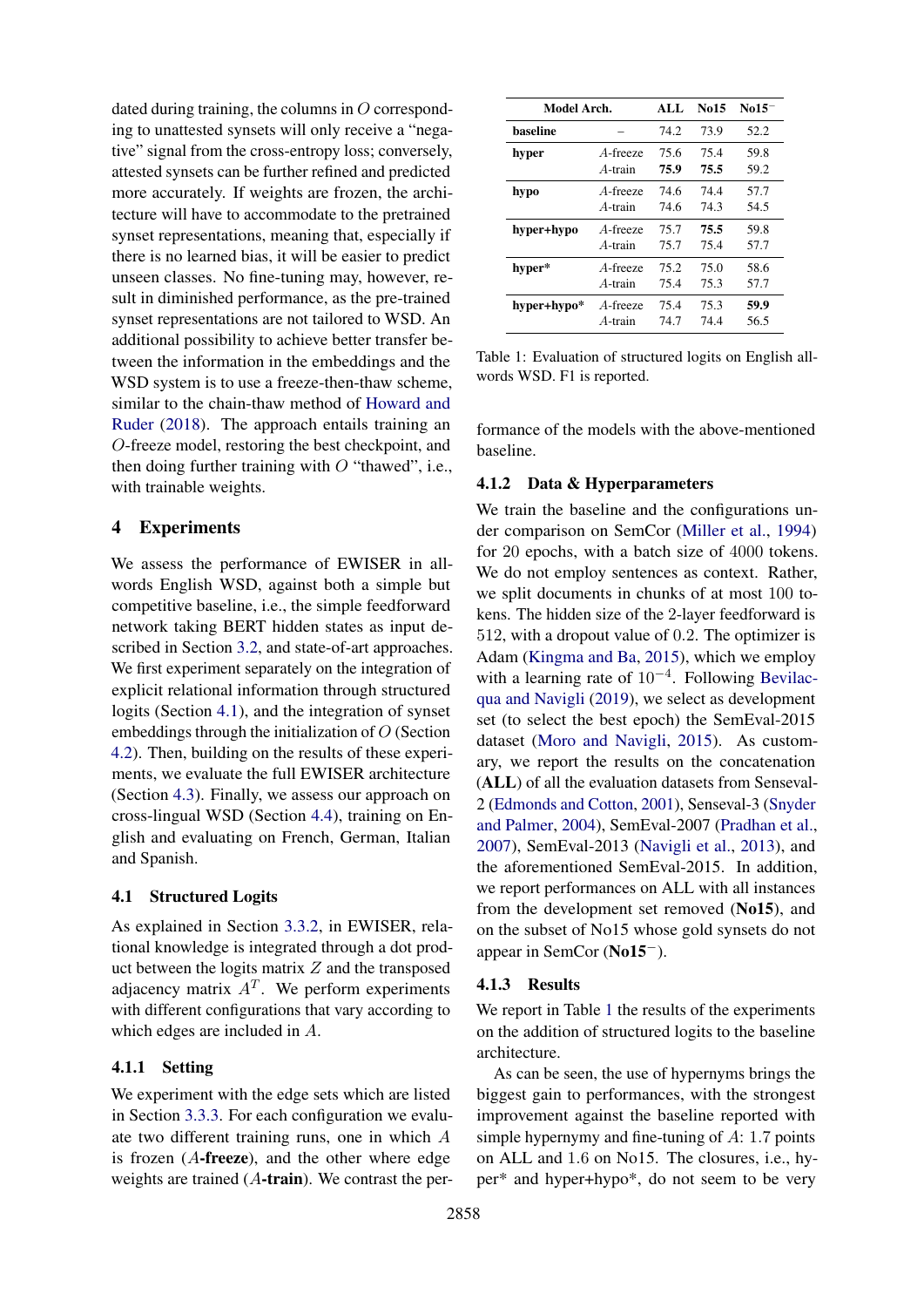beneficial, achieving slightly worse results than the simple counterpart. Much of the improvement seems to come from the increased performance of the unseen split No15<sup>−</sup> where the gold is not in SemCor, with an absolute improvement of 7.6 points with hypernymy edges and no fine-tuning, and of 7 points with hypernymy edges and finetuning. Fine-tuning A makes for better results than keeping the weights of the adjacency matrix fixed on both ALL and No15, but results in slight-tomoderate decreases on No15−, as the network is able to adjust the weights in order to bring down the q scores for unseen synsets.

### <span id="page-5-0"></span>4.2 Output Embeddings

As in EWISE, in EWISER logits are computed by a dot product between a matrix of hidden scores and output synset embeddings. However, we do not train our own synset embeddings: rather, we employ off-the-shelf vectors. In this section we evaluate the performance of different options both in the choice of the embeddings and in how they are integrated into the network. We contrast the performance with our baseline, in which the O matrix is randomly initialized and the embeddings are trained.

#### 4.2.1 Setting

We experiment with different options for the initialization of  $O$ :

Deconf 300*d* We use the 300-dimensional vectors released by [Pilehvar and Collier](#page-10-16) [\(2016\)](#page-10-16), which are built from Word2Vec Google news word embeddings.

LMMS 2048*d* We use the 2048-dimensional vectors produced by [Loureiro and Jorge](#page-9-2) [\(2019\)](#page-9-2), built as the concatenation of BERT Large cased states' centroids for instances in SemCor with the synset gloss vector, computed from BERT Large states as well. We normalize the vectors to unit length. Since LMMS vectors are quite big, we reduce the number of dimensions to 512 with truncated SVD.

SensEmBERT+LMMS 2048*d* SensEmBERT [\(Scarlini et al.,](#page-10-4) [2020\)](#page-10-4) enhances LMMS by exploiting BabelNet and Wikipedia. SensEmBERT only includes nouns, but its vectors are in the same space as LMMS, so we use the former in combination with verbs, adjectives and adverbs from the latter. We employ the same preprocessing as with LMMS.

<span id="page-5-1"></span>

| Model Arch. |             | ALL  | No15 | $No15^-$ |
|-------------|-------------|------|------|----------|
| haseline    |             |      |      | 52.2     |
| Deconf      | $O$ -init   | 75.3 | 75.2 | 55.2     |
|             | $O$ -freeze | 66.4 | 66.0 | 72.2     |
|             | $O$ -thaw   | 75.3 | 75.2 | 60.5     |
|             | $O$ -thaw*  | 73.8 | 73.7 | 62.3     |
| <b>LMMS</b> | $O$ -init   | 75.5 | 75.4 | 55.1     |
|             | O-freeze    | 75.9 | 75.4 | 59.4     |
|             | $O$ -thaw   | 75.4 | 75.0 | 57.4     |
|             | $O$ -thaw*  | 75.8 | 75.4 | 57.3     |
| $LMMS +$    | $O$ -init   | 76.1 | 76.0 | 59.4     |
| SensEmBERT  | $O$ -freeze | 76.3 | 76.0 | 64.7     |
|             | $O$ -thaw   | 76.4 | 76.1 | 62.3     |
|             | $O$ -thaw*  | 76.7 | 76.6 | 63.4     |

Table 2: Evaluation of  $O$  initialization and training strategies on English all-words WSD. F1 is reported.

For each sense embedding system, we report results with four different training schemes: plain initialization  $(O\text{-init})$ ; initialization and freezing ( $O$ -freeze); restore the best  $O$ -freeze, then thaw the weights of  $O$  (*O*-thaw); the same as for *O*-thaw, but reducing the learning rate to  $10^{-5}$  (O-thaw\*). In all cases, synset embeddings are computed as the centroid of the senses contained in the synset.

### 4.2.2 Data & Hyperparameters

We train our baseline and O-init models for 20 epochs. The O-freeze model, which is much slower to converge, is trained for a maximum of 80 epochs. O-thaw and O-thaw\* are trained for 10 epochs. The data on which we train and report the performances are the same as in Section [4.1.2.](#page-4-2)

#### 4.2.3 Results

We report in Table [2](#page-5-1) the results of the evaluation of the use of synset embeddings for the initialization of the O output embeddings matrix.

In general, the approach enables much better F1 scores compared to the baseline, but is very dependent on the quality of the embeddings, and on whether they incorporate supervision from Sem-Cor. When using Deconf, which uses the WordNet graph to "deconflate" word-level Word2Vec vectors, with no use of training corpora, the O-freeze strategy produces the best result on No15−, i.e., 72.2, with an absolute increase of 20 points over the baseline. However, O-freeze with Deconf also achieves the worst result on both ALL and No15, indicating that some form of biasing towards the most frequent synsets, which is an effect of corpus supervision, is required for the global evaluation. Fine-tuning O enables the model to obtain a decent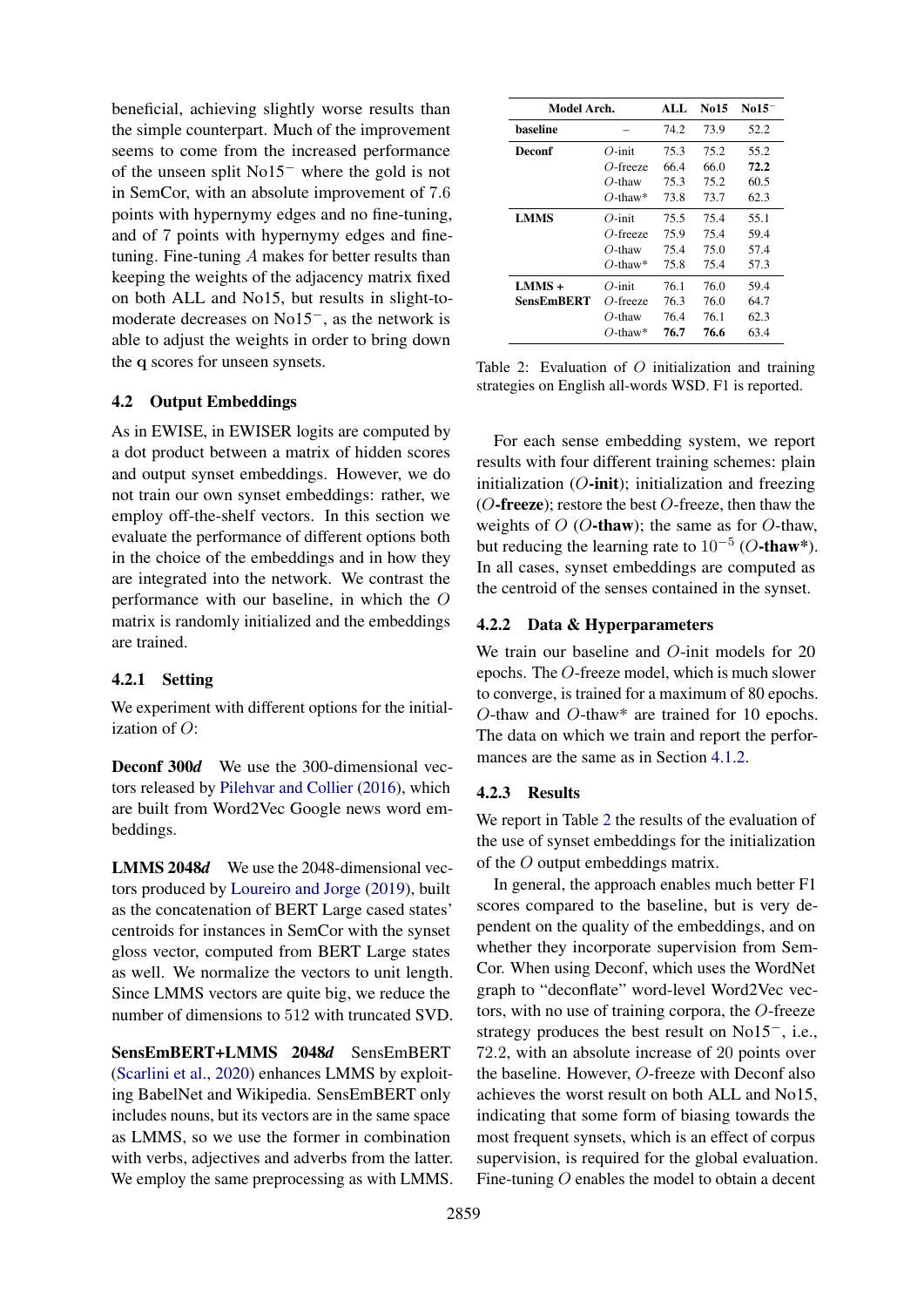<span id="page-6-1"></span>

| S | G | $G^+$                    | E                        | <b>System</b>                 | ALL         | <b>No15</b> | $No15^-$ | S <sub>2</sub> | S <sub>3</sub> | <b>S7</b> | <b>S13</b> | <b>S15</b>               | N    | V    | A    | R    |
|---|---|--------------------------|--------------------------|-------------------------------|-------------|-------------|----------|----------------|----------------|-----------|------------|--------------------------|------|------|------|------|
|   |   |                          |                          | Kumar et al. (2019)           | 71.8        | 70.9*       | ٠        | 73.8           | 71.1           | 67.3      | 69.4       | 74.5                     | 74.0 | 60.2 | 78.0 | 82.1 |
|   |   | ٠                        | ۰                        | Loureiro and Jorge (2019)     | 75.4        | $75.2*$     | ٠        | 76.3           | 75.6           | 68.1      | 75.1       | 77.0                     |      |      |      |      |
|   |   |                          |                          | Hadiwinoto et al. (2019)      | $73.7*$     | $73.2*$     | -        | 75.5           | 73.6           | 68.1      | 71.1       | 76.2                     |      |      |      |      |
|   |   |                          |                          | Huang et al. $(2019)$         | $77.0\star$ | $76.2*$     | ٠        | 77.7           | 75.2           | 72.5      | 76.1       | 80.4                     |      |      |      |      |
|   |   |                          |                          | Scarlini et al. (2020) - Sup. |             |             |          |                |                |           | 78.7       | $\overline{\phantom{a}}$ | 80.4 |      |      |      |
|   |   |                          |                          | Vial et al. (2019)            | 75.6        |             |          |                |                |           |            |                          |      |      |      |      |
|   |   |                          |                          | Vial et al. (2019) - ENS      | 76.7        | $76.5*$     | ٠        | 77.5           | 77.4           | 69.5      | 76.0       | 78.3                     | 79.6 | 65.9 | 79.5 | 85.5 |
|   |   | $\overline{\phantom{0}}$ | $\overline{\phantom{a}}$ | $\text{EWISER}_{hyper}$       | $77.0\star$ | 76.9        | 60.4     | 77.5           | 77.9           | 71.0      | 76.4       | 77.8                     | 79.9 | 66.4 | 79.0 | 85.5 |
|   |   |                          | ٠                        | $EWISER_{hyper}$              | 77.5        | 77.3        | 68.2     | 78.4           | 77.4           | 71.0      | 77.4       | 78.7                     | 80.7 | 65.1 | 80.9 | 86.1 |
|   |   | ٠                        | $\overline{\phantom{a}}$ | $\text{EWISER}_{hyper+hypo}$  | 76.8        | 76.8        | 59.5     | 77.7           | 77.9           | 70.3      | 76.2       | 76.3                     | 79.4 | 65.9 | 80.0 | 86.7 |
|   |   | ۰                        | $\overline{\phantom{a}}$ | $\text{EWISER}_{hyper+hypo}$  | 78.3        | 78.2        | 69.1     | 78.9           | 78.4           | 71.0      | 78.9       | 79.3                     | 81.7 | 66.3 | 81.2 | 85.8 |
|   |   | $\checkmark$             | ✓                        | Vial et al. (2019)            | 77.1        |             |          |                |                |           |            |                          |      |      |      |      |
|   |   | $\checkmark$             | ✓                        | Vial et al. (2019) - ENS      | $79.0\star$ | 78.4*       |          | 79.7           | 77.8           | 73.4      | 78.7       | 82.6                     | 81.4 | 68.7 | 83.7 | 85.5 |
|   |   | ✓                        | √                        | $EWISER_{hyper}$              | 80.1        | 79.8        | 75.2     | 80.8           | 79.0           | 75.2      | 80.7       | 81.8                     | 82.9 | 69.4 | 83.6 | 87.3 |
|   |   | $\checkmark$             | ✓                        | $\text{EWISER}_{hyper+hypo}$  | 79.8        | 79.3        | 75.1     | 80.2           | 78.5           | 73.8      | 80.6       | 82.3                     | 82.7 | 68.5 | 82.9 | 87.6 |
|   |   |                          |                          | Scozzafava et al. (2020)      | 71.7        | $71.0*$     | -        | 71.6           | 72.0           | 59.3      | 72.2       | 75.8                     |      |      |      |      |
|   |   |                          |                          | Scarlini et al. (2020) - KB   |             |             |          |                |                |           | 74.8       | ٠                        | 75.9 |      |      |      |

Table 3: Evaluation of the joint use of structured logits and O-thaw\* on English all-words WSD. F1 is reported. The column blocks report (i) the training corpora and system compared; (ii) overall F1; (iii) single dataset F1; (iv) POS-specific F1. †: Incorporates gloss information through synset embeddings. \*: Computed from reported scores.  $\star$ : highest F1 that is statistically different from the best one ( $\chi^2$  with *p*=0.1).

F1 score, with the exception of  $O$ -thaw\*, where the training run was underfitting. With LMMS, higher results are obtained, especially when freezing the weights. SensEmBERT with the LMMS backoff achieves the best results on both ALL and No15, with O-thaw\* reaching at least 76.6 on ALL and No15. Probably due to the fact that SensEmBERT relies less on the supervision from SemCor, very strong results are obtained on No15<sup>−</sup> as well, with a margin of over 12 points above the baseline.

As for the training scheme adopted, the best results are obtained from the freeze-then-thaw strategy with learning rate reduction (O-thaw\*) and from the simple freezing of  $O$ . Thawing consistently raises the accuracy on ALL and No15, but lowers it on No15−, meaning that the fine-tuning of O shifts the balance of the trade-off between performances on seen and unseen synsets to the benefit of the former. O-init still improves over the baseline, but is less effective than its alternatives.

# <span id="page-6-0"></span>4.3 Combining Relational Knowledge and Sense Embeddings

Bringing everything together, we now evaluate the joint exploitation of the  $O$  initialization and structured logits in EWISER.

# 4.3.1 Setting

Building on the results of the previous experiments, we limit the number of model variants by only including the configurations that separately yielded the best results, namely: (i) the use

of hypernyms (EWISER $_{hyper}$ ) or hypernyms plus hyponyms (EWISER $_{hyper+hupo}$ ) in the graph encoded in A, training the adjacency matrix, and (ii) the combination of SensEmBERT and LMMS for the output embeddings, trained according to the Othaw\* scheme, i.e., the freeze-then-thaw approach, with the learning rate set to  $10^{-5}$ .

### 4.3.2 Data & Hyperparameters

In order to make the results of EWISER comparable to those of the state-of-the-art approaches to WSD, we report results when training not only on SemCor (S), but also on the union of SemCor and untagged WordNet glosses (G), and on the union of SemCor, tagged WordNet glosses  $(G^+)$ , and WordNet examples (E) as well. When training on glosses, we prepend the lemma of the main sense and a semicolon to the raw gloss, and treat the added word as a tagged instance. We evaluate the model on the datasets mentioned in Section [4.1.2.](#page-4-2)

### 4.3.3 Results

In Table [3](#page-6-1) we report the results of the unified evaluation. In addition to our systems, we include in the comparison the best systems from the literature, grouping the two sets together in two internally comparable blocks: (i) systems trained on SemCor, possibly making use of LKB information such as untagged glosses or the WordNet graph; (ii) systems that also make use of tagged glosses and examples; (iii) the best performing knowledge-based systems.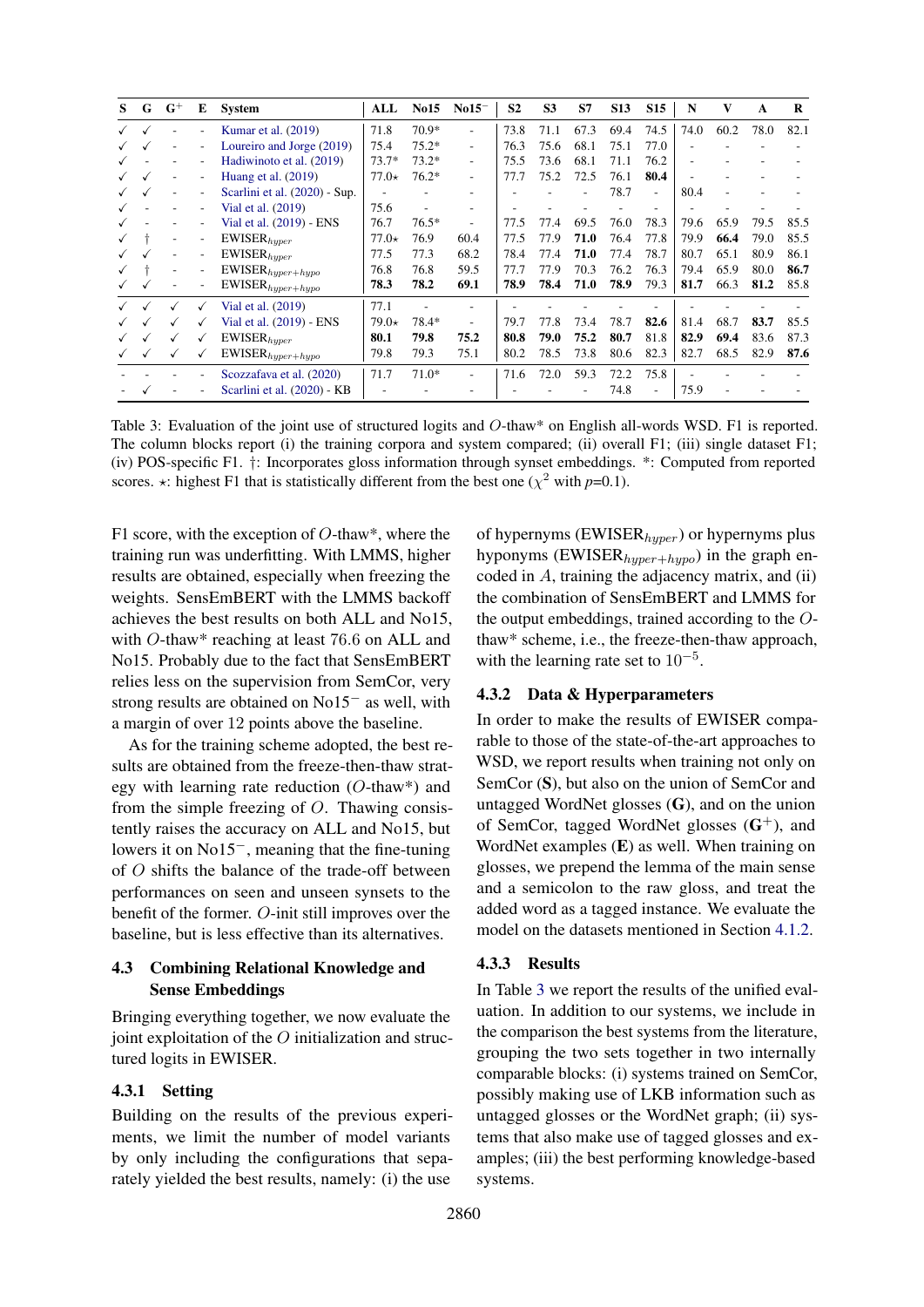In almost every setting compared, EWISER outperforms the previous state of the art. Among systems in the first block (S/G) EWISER $_{hyper+hypo}$ trained on S+G obtains the best results on all the datasets except for SemEval-2015, with a margin over the two best performing systems, i.e., GlossBERT and the ensemble of 8 models of [Vial](#page-10-7) [et al.](#page-10-7) [\(2019\)](#page-10-7), of, respectively, 1.3 and 1.6 points on ALL, and of 2.0 and 1.7 on No15, which does not include our dev set. Even if they do not train on untagged glosses, both  $EWISER_{hyper}$ and  $EWISER_{hyper+hypo}$  show comparable performances to GlossBERT on ALL, and better on No15 – without fine-tuning BERT, and with much less compute power required. The results on No15−, where  $EWISER_{hyper+hypo}$  with glosses achieves an F1 of 69.1, almost 10 points more than when not using them, show that definitional knowledge is beneficial for the zero-shot setting.

Adding tagged glosses and WordNet examples further boosts performances, with the best configuration,  $EWISER_{hyper}$ , breaking through the 80 points ceiling on ALL, an estimated upper bound on human inter-annotator agreement that is often quoted as the glass ceiling for WSD performance [\(Navigli,](#page-10-2) [2009\)](#page-10-2). The only model we can compare with, i.e., the one of [Vial et al.](#page-10-7) [\(2019\)](#page-10-7), is outperformed on every dataset except for SemEval-2015. On ALL and No15, however, we outscore the competitor by a margin of 1.1 and 1.4 points, establishing a new state of the art in English all-words WSD. The bigger training set improves performances on No15−, though the gap is not quite closed.

Not surprisingly, even the best knowledge-based systems do not offer competitive performances, since they cannot take advantage of training corpus supervision.

#### <span id="page-7-0"></span>4.4 Cross-lingual WSD

To see whether the strong performances of EWISER carry over to the multilingual setting, we retrain the best global configuration, i.e., EWISERhyper trained on SemCor, WordNet's tagged glosses and usage examples, with BERT multilingual cased. We compare our system against (i) the state of the art in multilingual WSD, i.e. SensEmBERT, which can, however, only disambiguate nouns; (ii) the best performing all-PoS system, i.e. SyntagRank [\(Scozzafava et al.,](#page-10-17) [2020\)](#page-10-17), a knowledge-based system; (iii) the feedforward baseline. We report results on the French, German,

<span id="page-7-2"></span>

|                          |       | <b>S15</b> |       |       |      |      |
|--------------------------|-------|------------|-------|-------|------|------|
|                          | DE    | ES         | FR    | іт    | ES   |      |
| Scozzafava et al. (2020) | 76.4  | 74.1       | 70.3  | 72.1  | 63.4 | 69.0 |
| Scarlini et al. (2020)   | 79.2* | $73.4*$    | 77.8* | 69.8* |      |      |
| Ours (baseline)          | 81.7  | 76.6       | 80.8  | 77.2  | 67.3 | 70.6 |
| Ours (EWISER)            | 80.9  | 78.8       | 83.6  | 77.7  | 69.5 | 71.8 |

Table 4: Evaluation of the joint use of structured logits and O-thaw\* on cross-lingual WSD. F1 is reported. \*: Recomputed by the authors.

Italian and Spanish all-words evaluation datasets from SemEval-2013, which contain only nouns, and the Italian and Spanish datasets from SemEval-2015, which contain all PoS. We use the revised version of the evaluation datasets<sup>[4](#page-7-1)</sup>, which is updated to be consistent with the 4.0.1 release of the BabelNet graph. As a result, we can test on a larger number of instances than previously possible.

We show the results in Table [4.](#page-7-2) As can be seen, we outperform SensEmBERT in the four datasets from SemEval-2013, sometimes by a large margin, i.e., by almost 8 points on the Italian dataset. On SemEval-2015 we outperform SyntagRank by 6.1 points on the Spanish dataset and by 2.8 points on Italian one. We also show noticeable improvements over the baseline in 5 out of 6 benchmarks. The evaluation demonstrates that the EWISER approach is robust in the cross-lingual setting as well, outperforming competitors across the board and setting a new state of the art. Moreover, the results provide the empirical grounds for believing that, in addition to the results achieved in the languages featured in the evaluation datasets, comparable figures could also be attained for other languages, at least for several European ones.

#### 5 Analysis

In this section we provide a qualitative analysis of our approach. Specifically, we are interested in the capability of the model to predict unseen synsets, thanks to the prior knowledge that is encoded in both the output embeddings  $O$  and the adjancency matrix A. Consider the following sentences:

- <span id="page-7-4"></span><span id="page-7-3"></span>(1) a. Corporate debt *defaults* predicted to increase.
	- b. Though people are free to change the *default*, they usually don't.

In Table [5](#page-8-0) we report the predictions for the target *default* in sentences [\(1a\)](#page-7-3) and [\(1b\)](#page-7-4) of our best sys-

<span id="page-7-1"></span><sup>4</sup><github.com/SapienzaNLP/mwsd-datasets>.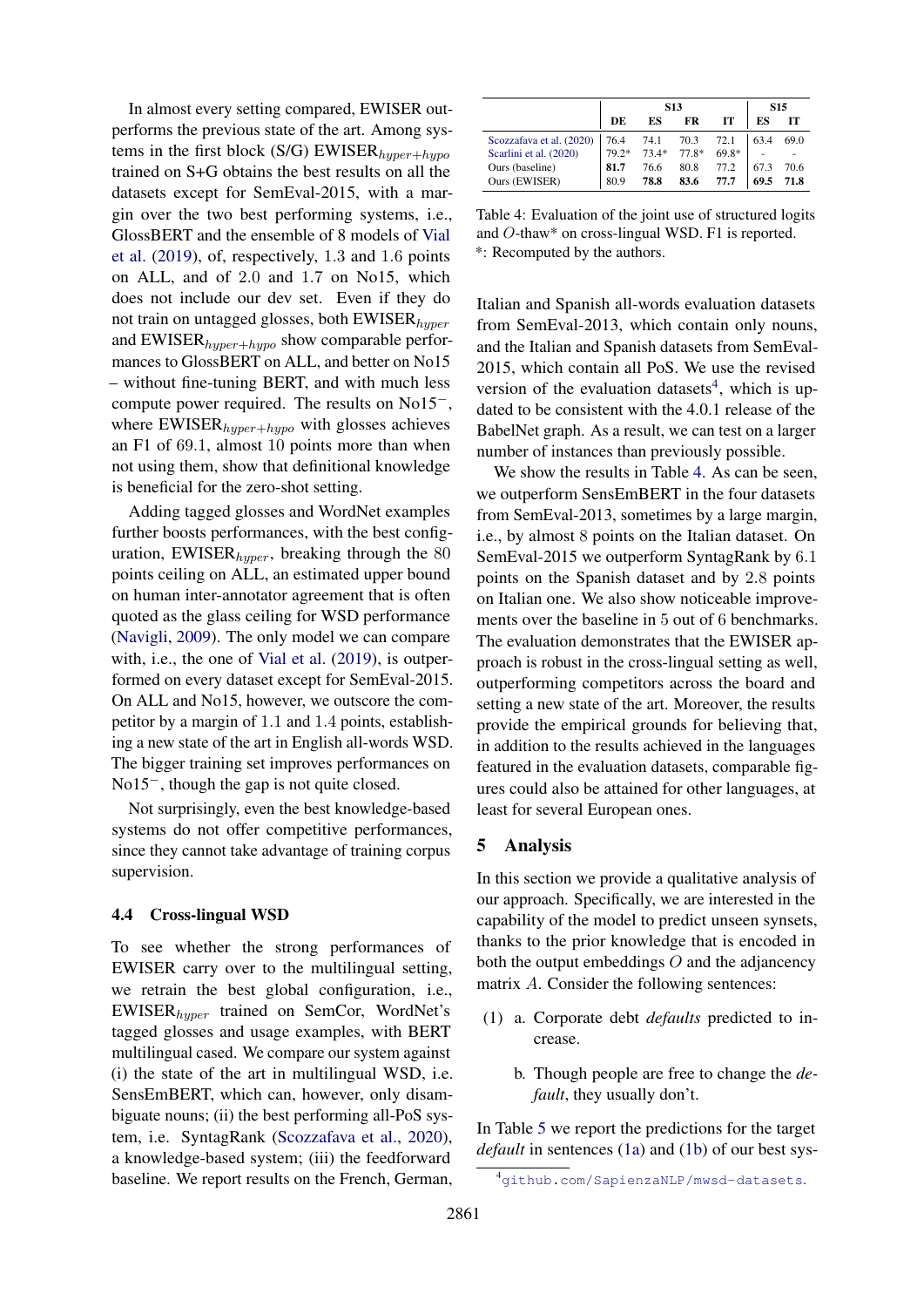<span id="page-8-0"></span>

| Synset              | N        | Gloss                                                                       | w                        | z(1a) | q(1a)                    | $\mathbf{z}$ (1b) | q(1b)                    |
|---------------------|----------|-----------------------------------------------------------------------------|--------------------------|-------|--------------------------|-------------------|--------------------------|
| default.n.01        |          | loss due to not showing up                                                  | -                        | 8.6   | 15.9                     | 14.9              | 24.5                     |
| loss.n.03           | 6.       | the act of losing someone or something                                      | .50                      | 6.7   | $\overline{\phantom{a}}$ | 9.3               | $\overline{\phantom{a}}$ |
| absence.n.02        |          | failure to be present                                                       | .48                      | 8.1   | $\overline{\phantom{a}}$ | 10.2              | $\overline{\phantom{a}}$ |
| default.n.02        | $\Omega$ | act of failing to meet a financial obligation                               | $\overline{\phantom{0}}$ | 10.2  | 17.0                     | 8.9               | 14.6                     |
| default.v.01        |          | fail to pay up                                                              | .30                      | 14.4  | $\overline{\phantom{a}}$ | 11.2              | $\overline{\phantom{a}}$ |
| failure.n.01        | 18       | an act that fails                                                           | .27                      | 9.3   | $\overline{\phantom{a}}$ | 8.6               | $\overline{\phantom{a}}$ |
| nonpayment.n.02     | $\theta$ | loss resulting from failure of a debt to be paid                            | -                        | 11.0  | 17.9                     | 9.6               | 15.5                     |
| default.v.01        |          | fail to pay up                                                              | .30                      | 14.4  | $\overline{\phantom{a}}$ | 11.2              | $\overline{\phantom{m}}$ |
| financial_loss.n.01 |          | loss of money or decrease in financial value                                | .29                      | 8.7   | $\overline{\phantom{a}}$ | 8.6               | $\overline{\phantom{a}}$ |
| default_option.n.01 | $\theta$ | an option that is selected automatically unless an alternative is specified | $\overline{\phantom{0}}$ | 6.7   | 12.5                     | 14.6              | 25.5                     |
| option.n.02         | 19       | one of a number of things from which only one can be chosen                 | .76                      | 7.7   | $\overline{\phantom{a}}$ | 14.3              |                          |

Table 5: Predictions for sentences [\(1a\)](#page-7-3) and [\(1b\)](#page-7-4) of the best model trained on SemCor. In the first row of each block, we report the scores of the four synsets associated in WordNet with the noun *default*. The following rows contain the scores for synsets that are incident to those in the first row of the block, and contribute to their scores in q. The columns report, from left to right, a sense (therefore synset) identifier, the number of occurrences of that lemma in SemCor, the gloss, the weight of the edge, the hidden logits z and the output logits q.

tem trained on SemCor only, i.e.,  $EWISER_{hyper}$ . In both cases, the correct synsets, respectively, default.n.02/nonpayment.n.02 and default option.n.01, are not in the training set. However, the model is still able to give the correct answer. In the first case, the embedding intialization is enough to predict nonpayment.n.02 (with default.n.02 having the second highest score), as its score in z is already the highest among possible predictions. In the latter, it is the contribution from the synset pointing to default\_option.n.01, i.e., option.n.02, that enables the network to make the correct prediction.

However, we must note that the model still overrelies on corpus supervision. Because of this, even though our best overall model, i.e.,  $EWISER_{huper}$ trained on SemCor, tagged glosses and examples, is able to distinguish and predict correctly the two well-attested mathematical meanings of *root* as equation solution and *root* as the number x such that  $y = x^2$  in sentences [\(2a\)](#page-8-1) and [\(2b\)](#page-8-2) below, it is not able to correctly detect the tooth sense of root [\(2c\)](#page-8-3), which never occurs in SemCor:

- <span id="page-8-2"></span><span id="page-8-1"></span>(2) a. The n *roots* of a polynomial of degree n depend continuously on the coefficients.
	- b. The *root* of 4 is 2.
	- c. There's no need to be worried if your dentist prescribes a *root* canal procedure.

<span id="page-8-3"></span>Thus, while the EWISER model is indeed very effective, with the best configuration outdoing the upper bound on inter-annotator agreement, we are still far from having solved the task.

## 6 Conclusion

We presented EWISER, a new neural WSD architecture that, by embedding information from the WordNet graph within the neural architecture, can also make use of the relational information that is usually only exploited by knowledge-based systems. Thanks to the joint exploitation of the WordNet graph and to the use of pretrained synset embeddings, EWISER is able to predict meanings which are not found in the training set, thus mitigating the knowledge acquisition bottleneck.

On almost all the evaluation settings, our system beats the previous state of the art. Most notably, our model is the first to break through the 80 F1 ceiling on the overall evaluation, the estimated upper bound on the task. On the multilingual setting, even with no training data besides the English corpora, EWISER sets the new state of the art.

We leave it as future work to explore ways to raise accuracy on unseen synsets without harming performances on frequent synsets. We release the code used in the experiments, as well as pretrained models at [github.com/SapienzaNLP/ewiser](http://github.com/SapienzaNLP/ewiser).

#### Acknowledgments



The authors gratefully acknowledge the support of the ERC Consolidator erc Grant MOUSSE No. 726487 under the European Union's Horizon 2020 research and innovation programme.

This work was supported in part by the MIUR under the grant "Dipartimenti di eccellenza 2018- 2022" of the Department of Computer Science of the Sapienza University of Rome.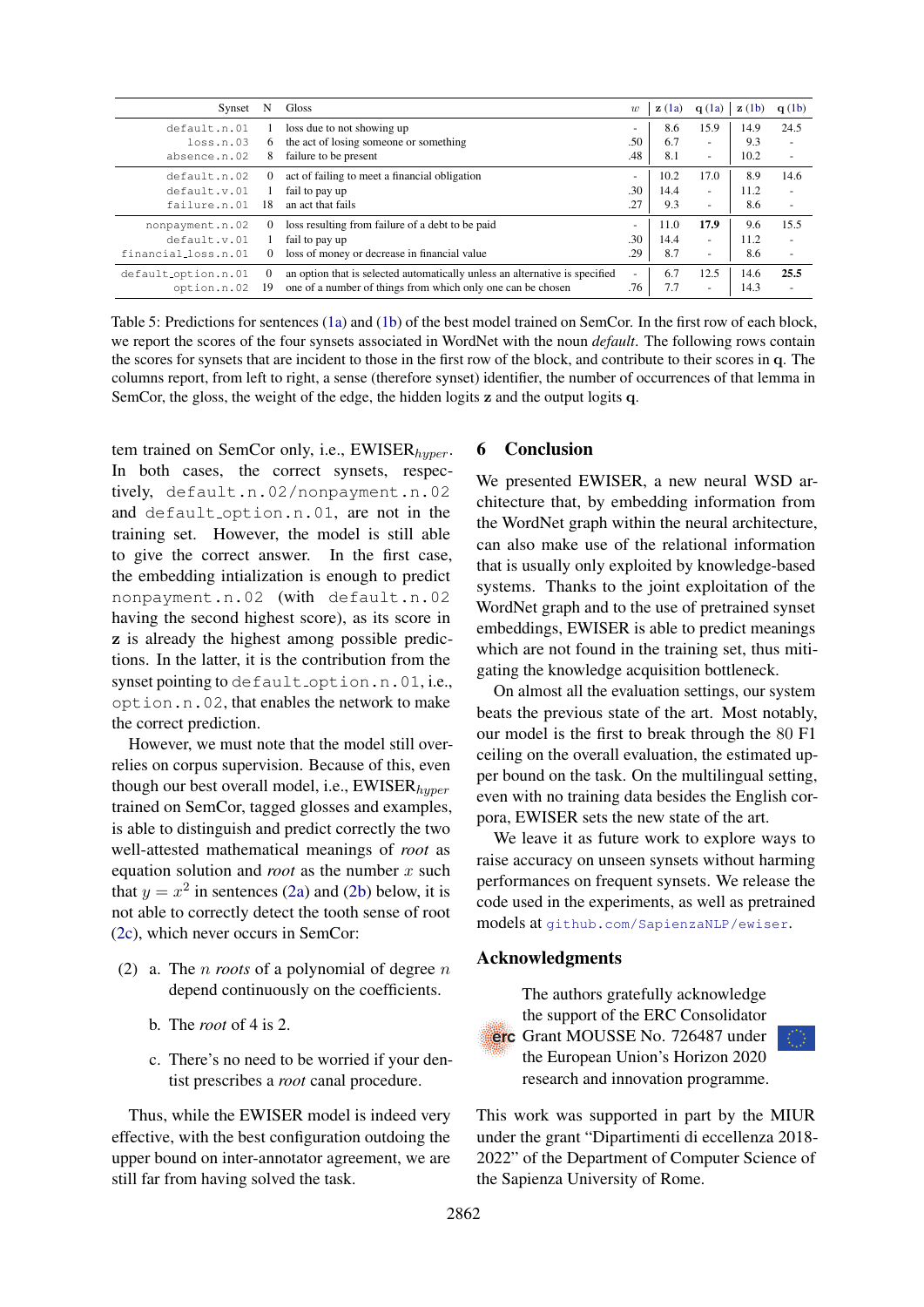#### References

- <span id="page-9-7"></span>Eneko Agirre and Aitor Soroa. 2009. [Personalizing](https://www.aclweb.org/anthology/E09-1005) [PageRank for word sense disambiguation.](https://www.aclweb.org/anthology/E09-1005) In *Proceedings of the 12th Conference of the European Chapter of the ACL (EACL 2009)*, pages 33–41, Athens, Greece. Association for Computational Linguistics.
- <span id="page-9-9"></span>Michele Bevilacqua and Roberto Navigli. 2019. [Quasi](https://doi.org/10.26615/978-954-452-056-4_015) [Bidirectional Encoder Representations from Trans](https://doi.org/10.26615/978-954-452-056-4_015)[formers for word sense disambiguation.](https://doi.org/10.26615/978-954-452-056-4_015) In *Proceedings of the International Conference Recent Advances in Natural Language Processing*, pages 122– 131, Varna, Bulgaria. INCOMA Ltd.
- <span id="page-9-0"></span>Jacob Devlin, Ming-Wei Chang, Kenton Lee, and Kristina Toutanova. 2019. [BERT: Pre-training of](https://doi.org/10.18653/v1/N19-1423) [deep bidirectional Transformers for language under](https://doi.org/10.18653/v1/N19-1423)[standing.](https://doi.org/10.18653/v1/N19-1423) In *Proceedings of the 2019 Conference of the North American Chapter of the Association for Computational Linguistics: Human Language Technologies, Volume 1 (Long and Short Papers)*, pages 4171–4186, Minneapolis, Minnesota. Association for Computational Linguistics.
- <span id="page-9-16"></span>Philip Edmonds and Scott Cotton. 2001. [SENSEVAL-](https://www.aclweb.org/anthology/S01-1001)[2: Overview.](https://www.aclweb.org/anthology/S01-1001) In *Proceedings of SENSEVAL-2 Second International Workshop on Evaluating Word Sense Disambiguation Systems*, pages 1–5, Toulouse, France. Association for Computational Linguistics.
- <span id="page-9-11"></span>Steffen Eger, Paul Youssef, and Iryna Gurevych. 2018. [Is it time to swish? Comparing deep learning activa](https://doi.org/10.18653/v1/D18-1472)[tion functions across NLP tasks.](https://doi.org/10.18653/v1/D18-1472) In *Proceedings of the 2018 Conference on Empirical Methods in Natural Language Processing*, pages 4415–4424, Brussels, Belgium. Association for Computational Linguistics.
- <span id="page-9-10"></span>Christian Hadiwinoto, Hwee Tou Ng, and Wee Chung Gan. 2019. [Improved word sense disambiguation us](https://doi.org/10.18653/v1/D19-1533)[ing pre-trained contextualized word representations.](https://doi.org/10.18653/v1/D19-1533) In *Proceedings of the 2019 Conference on Empirical Methods in Natural Language Processing and the 9th International Joint Conference on Natural Language Processing (EMNLP-IJCNLP)*, pages 5300– 5309, Hong Kong, China. Association for Computational Linguistics.
- <span id="page-9-12"></span>Jeremy Howard and Sebastian Ruder. 2018. [Universal](https://doi.org/10.18653/v1/P18-1031) [language model fine-tuning for text classification.](https://doi.org/10.18653/v1/P18-1031) In *Proceedings of the 56th Annual Meeting of the Association for Computational Linguistics (Volume 1: Long Papers)*, pages 328–339, Melbourne, Australia. Association for Computational Linguistics.
- <span id="page-9-5"></span>Luyao Huang, Chi Sun, Xipeng Qiu, and Xuanjing Huang. 2019. [GlossBERT: BERT for word sense](https://doi.org/10.18653/v1/D19-1355) [disambiguation with gloss knowledge.](https://doi.org/10.18653/v1/D19-1355) In *Proceedings of the 2019 Conference on Empirical Methods in Natural Language Processing and the 9th International Joint Conference on Natural Language Processing (EMNLP-IJCNLP)*, pages 3500–3505, Hong

Kong, China. Association for Computational Linguistics.

- <span id="page-9-14"></span>Diederik P. Kingma and Jimmy Ba. 2015. [Adam: A](http://arxiv.org/abs/1412.6980) [method for stochastic optimization.](http://arxiv.org/abs/1412.6980) In *Proceedings of the 3rd International Conference on Learning Representations, ICLR 2015, San Diego, CA, USA, May 7-9, 2015*.
- <span id="page-9-4"></span>Sawan Kumar, Sharmistha Jat, Karan Saxena, and Partha Talukdar. 2019. [Zero-shot word sense dis](https://doi.org/10.18653/v1/P19-1568)[ambiguation using sense definition embeddings.](https://doi.org/10.18653/v1/P19-1568) In *Proceedings of the 57th Annual Meeting of the Association for Computational Linguistics*, pages 5670–5681, Florence, Italy. Association for Computational Linguistics.
- <span id="page-9-1"></span>Robert Logan, Nelson F. Liu, Matthew E. Peters, Matt Gardner, and Sameer Singh. 2019. [Barack's wife](https://doi.org/10.18653/v1/P19-1598) [Hillary: Using knowledge graphs for fact-aware lan](https://doi.org/10.18653/v1/P19-1598)[guage modeling.](https://doi.org/10.18653/v1/P19-1598) In *Proceedings of the 57th Annual Meeting of the Association for Computational Linguistics*, pages 5962–5971, Florence, Italy. Association for Computational Linguistics.
- <span id="page-9-2"></span>Daniel Loureiro and Alípio Jorge. 2019. [Language](https://doi.org/10.18653/v1/P19-1569) [modelling makes sense: Propagating representations](https://doi.org/10.18653/v1/P19-1569) [through WordNet for full-coverage word sense dis](https://doi.org/10.18653/v1/P19-1569)[ambiguation.](https://doi.org/10.18653/v1/P19-1569) In *Proceedings of the 57th Annual Meeting of the Association for Computational Linguistics*, pages 5682–5691, Florence, Italy. Association for Computational Linguistics.
- <span id="page-9-3"></span>Fuli Luo, Tianyu Liu, Qiaolin Xia, Baobao Chang, and Zhifang Sui. 2018. [Incorporating glosses into neural](https://doi.org/10.18653/v1/P18-1230) [word sense disambiguation.](https://doi.org/10.18653/v1/P18-1230) In *Proceedings of the 56th Annual Meeting of the Association for Computational Linguistics (Volume 1: Long Papers)*, pages 2473–2482, Melbourne, Australia. Association for Computational Linguistics.
- <span id="page-9-8"></span>Marco Maru, Federico Scozzafava, Federico Martelli, and Roberto Navigli. 2019. [lenging supervised word sense disambiguation with](https://doi.org/10.18653/v1/D19-1359) [lexical-semantic combinations.](https://doi.org/10.18653/v1/D19-1359) In *Proceedings of the 2019 Conference on Empirical Methods in Natural Language Processing and the 9th International Joint Conference on Natural Language Processing (EMNLP-IJCNLP)*, pages 3525–3531, Hong Kong, China. Association for Computational Linguistics.
- <span id="page-9-6"></span>George A. Miller. 1995. [WordNet: A lexical database](https://doi.org/10.1145/219717.219748) [for english.](https://doi.org/10.1145/219717.219748) *Commun. ACM*, 38(11):39–41.
- <span id="page-9-13"></span>George A. Miller, Martin Chodorow, Shari Landes, Claudia Leacock, and Robert G. Thomas. 1994. [Us](https://www.aclweb.org/anthology/H94-1046)[ing a semantic concordance for sense identification.](https://www.aclweb.org/anthology/H94-1046) In *Proceedings of HUMAN LANGUAGE TECH-NOLOGY: a Workshop held at Plainsboro, New Jersey, March 8-11, 1994*.
- <span id="page-9-15"></span>Andrea Moro and Roberto Navigli. 2015. [SemEval-](https://doi.org/10.18653/v1/S15-2049)[2015 task 13: Multilingual all-words sense disam](https://doi.org/10.18653/v1/S15-2049)[biguation and entity linking.](https://doi.org/10.18653/v1/S15-2049) In *Proceedings of the 9th International Workshop on Semantic Evaluation*